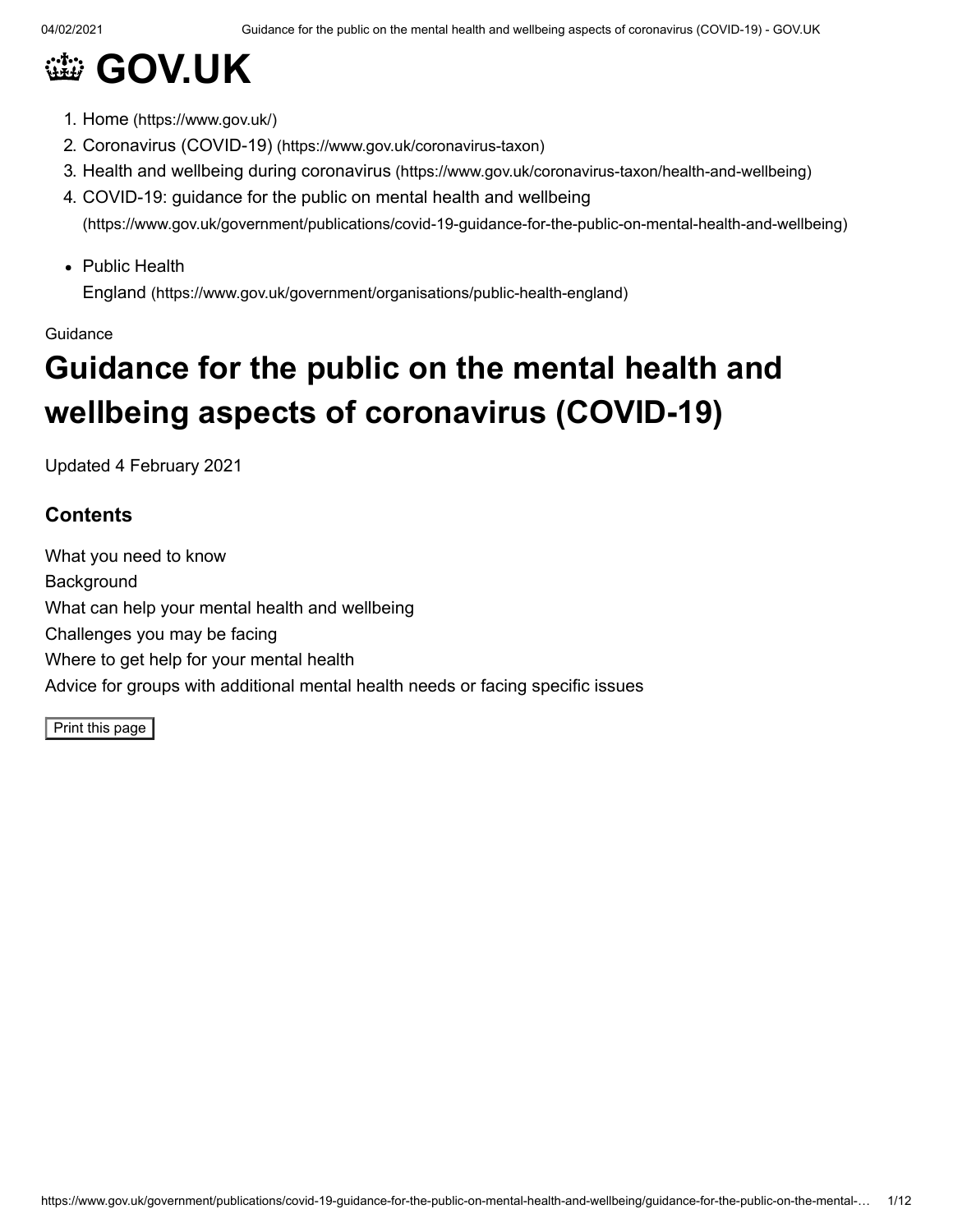

#### © Crown copyright 2021

This publication is licensed under the terms of the Open Government Licence v3.0 except where otherwise [stated. To view this licence, visit nationalarchives.gov.uk/doc/open-government-licence/version/3](https://www.nationalarchives.gov.uk/doc/open-government-licence/version/3) (https://www.nationalarchives.gov.uk/doc/open-government-licence/version/3) or write to the Information Policy Team, The National Archives, Kew, London TW9 4DU, or email: [psi@nationalarchives.gov.uk](mailto:psi@nationalarchives.gov.uk).

Where we have identified any third party copyright information you will need to obtain permission from the copyright holders concerned.

This publication is available at https://www.gov.uk/government/publications/covid-19-guidance-for-the-public-onmental-health-and-wellbeing/guidance-for-the-public-on-the-mental-health-and-wellbeing-aspects-ofcoronavirus-covid-19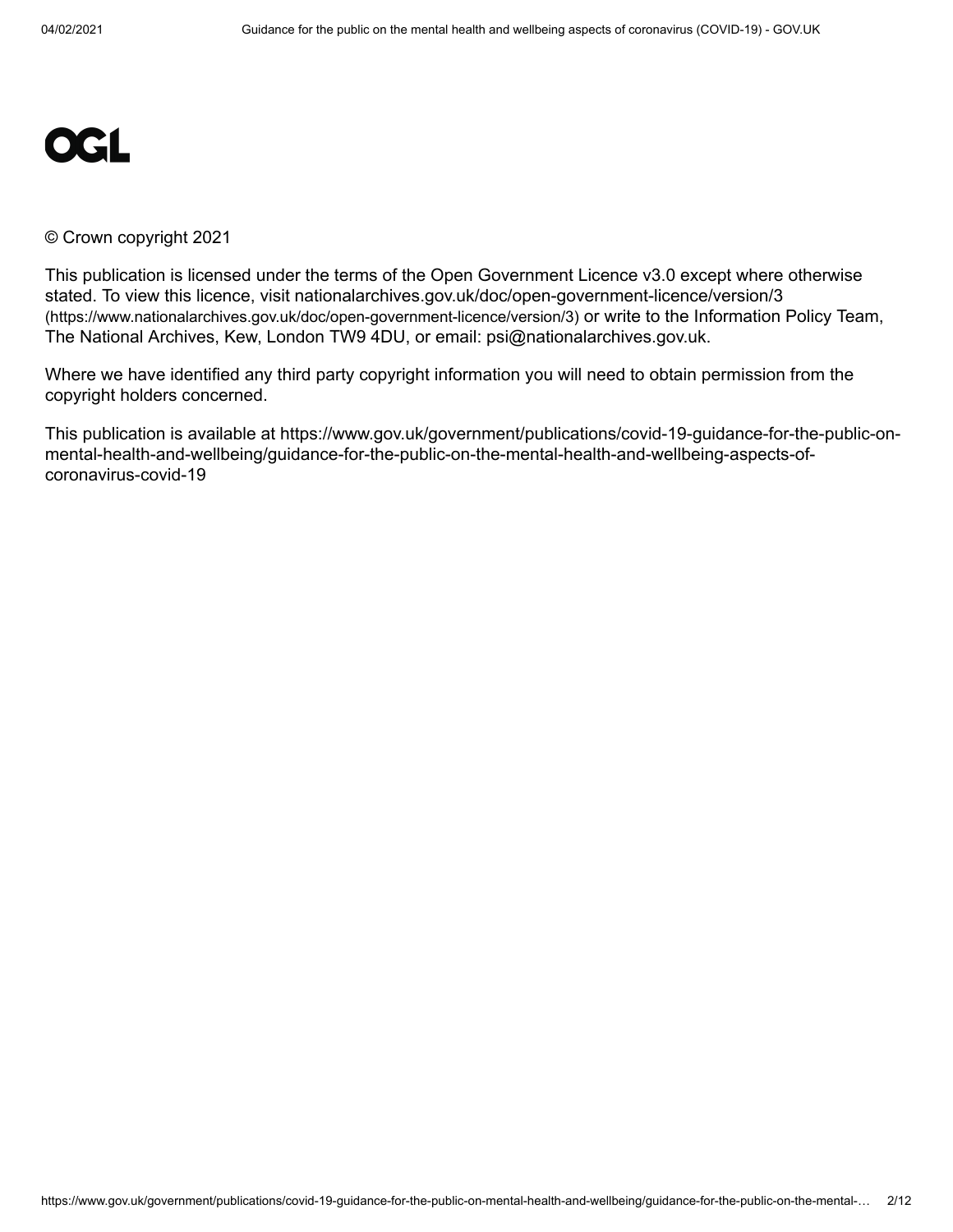# **What you need to know**

The coronavirus (COVID-19) pandemic is having an impact on everyone's lives. During this time, you may be bored, frustrated or lonely. You may also feel low, worried, anxious, or be concerned about your health or that of those close to you. You may also feel concerned about the economic impact of the pandemic and how this could affect your job or finances. These are all common reactions to the difficult situation we face. Everyone reacts differently to events and changes in the way that we think, feel and behave vary between different people and over time. It's important that you take care of your mind as well as your body.

Most people will find strategies that work for them and for the difficult feelings associated with the pandemic. Some people, especially those with pre-existing mental health problems, may need extra support.

# **Background**

This guide provides advice on how to look after your mental health and wellbeing during the COVID-19 pandemic<sup>[\[footnote](#page-11-0) 1]</sup>.

There is more information on how to stop the spread of coronavirus [\(https://www.gov.uk/government/publications/how-to-stop-the-spread-of-coronavirus-covid-19\)](https://www.gov.uk/government/publications/how-to-stop-the-spread-of-coronavirus-covid-19) available.

# **What can help your mental health and wellbeing**

## **Think about your daily routine**

Life has changed for us all at the moment. Think about patterns you have fallen into and whether you could adapt them and create more positive routines. Try to engage in useful activities (such as cleaning, cooking or exercise) or meaningful activities (such as reading or keeping in touch with friends). You might find it helpful to write a plan for your day or week.

### **Consider how to connect with others**

Maintaining relationships with people you trust is important for your mental wellbeing. If you can't meet in person, think about how you can stay in touch with friends and family via telephone, video calls or social media instead – whether it's people you normally see often or connecting with old friends. If you live alone you can also form a support bubble [\(https://www.gov.uk/guidance/making-a-support-bubble-with-another-household\)](https://www.gov.uk/guidance/making-a-support-bubble-with-another-household) with another household.

The NHS Volunteer Responders [\(https://nhsvolunteerresponders.org.uk/services\)](https://nhsvolunteerresponders.org.uk/services) can also provide a free telephone 'check in and chat' if you are feeling isolated. Call 0808 196 3646 to register for this service.

### **Help and support others**

Think about how you could help those around you – it could make a big difference to them and can make you feel better too. It is important to listen to and acknowledge other people's concerns, worries or behaviours. Could you message a friend or family member nearby? Are there community groups that you could join to support others locally? Remember it's important to do this in line with guidance on COVID-19 to keep yourself and everyone safe.

### **Talk about your worries**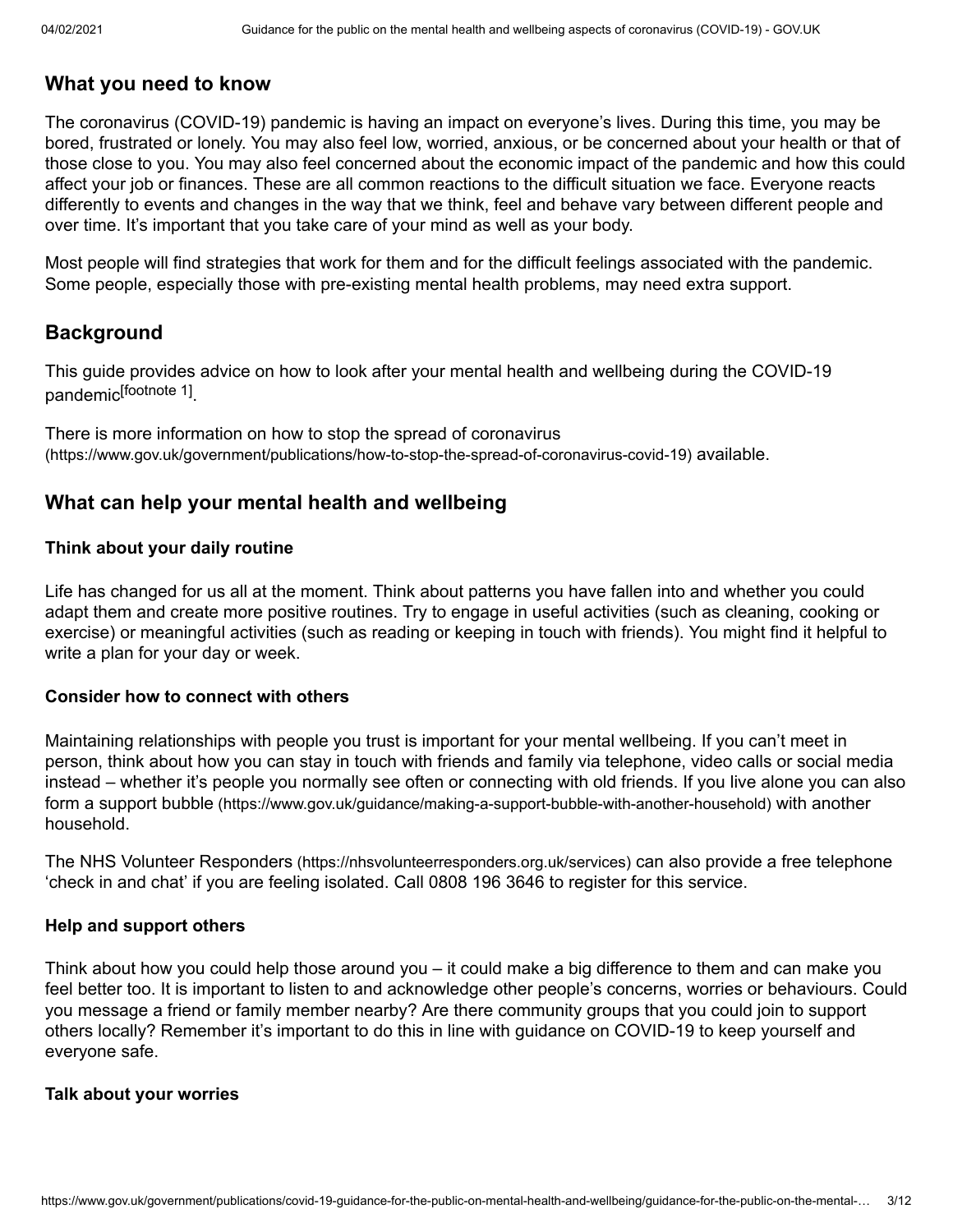It is quite common to feel worried, scared or helpless about the current situation. Remember that this is a difficult time for everyone and sharing with family and friends how you are feeling and the things you are doing to cope [can help them too. If you don't feel able to do that, there are people you can speak to via NHS recommended](https://www.nhs.uk/conditions/stress-anxiety-depression/mental-health-helplines/) helplines (https://www.nhs.uk/conditions/stress-anxiety-depression/mental-health-helplines/).

### **Look after your physical wellbeing**

Your physical health has a big impact on how you are feeling emotionally and mentally. At times like these, it can be easy to fall into unhealthy patterns of behaviour which, in turn, can make you feel worse. Try to eat healthy, well-balanced meals and drink enough water. Visit One You [\(https://www.nhs.uk/oneyou/\)](https://www.nhs.uk/oneyou/) for advice on improving [your health and wellbeing, including ideas for healthy meals you can cook at home](https://www.nhs.uk/oneyou/for-your-body/eat-better/) (https://www.nhs.uk/oneyou/foryour-body/eat-better/).

Be physically active. Doing exercise and other physical activity can have a positive impact on your mood, improve your sleep, and reduce stress and anxiety. There are lots of easy ways to get moving like walking or [gardening. If you can't exercise outside, you can find free, easy 10-minute workouts](https://www.nhs.uk/oneyou/for-your-body/move-more/home-workout-videos/) (https://www.nhs.uk/oneyou/for-your-body/move-more/home-workout-videos/) from Public Health England (PHE) or other exercise videos to try at home on the NHS Fitness Studio [\(https://www.nhs.uk/conditions/nhs-fitness-studio/\)](https://www.nhs.uk/conditions/nhs-fitness-studio/). Sport England also has tips for keeping active at home [\(https://www.sportengland.org/jointhemovement\)](https://www.sportengland.org/jointhemovement).

## **Seek advice and support if you smoke or use drugs or alcohol**

Smoking or using drugs or alcohol to cope in times of stress and disruption can make things worse, including your mental health. NHS Better Health [\(https://www.nhs.uk/better-health/quit-smoking/\)](https://www.nhs.uk/better-health/quit-smoking/) provides information and advice on quitting smoking and helps you find a package of support that's right for you. You can also talk to an adviser on the National Smokefree Helpline on 0300 123 1044 (call charges may apply).

One You [\(https://www.nhs.uk/oneyou/\)](https://www.nhs.uk/oneyou/) [provides advice and resources to help with cutting back on alcohol](https://www.nhs.uk/oneyou/for-your-body/drink-less/) (https://www.nhs.uk/oneyou/for-your-body/drink-less/)[. You can also call Drinkline on 0300 123 1110 \(call charges](https://www.gov.uk/call-charges) (https://www.gov.uk/call-charges) [may apply\) for advice and support and Down Your Drink](https://www.downyourdrink.org.uk/) (https://www.downyourdrink.org.uk/) provides interactive web-based support to help people to drink more safely.

If you are concerned about drug use, FRANK [\(https://www.talktofrank.com/\)](https://www.talktofrank.com/) offers information and advice, including where to get help, and provides an advice line on 0300 123 6600 (call charges [\(https://www.gov.uk/call-charges\)](https://www.gov.uk/call-charges) may apply). Mutual support for those wanting to give up and stay off drugs is available from organisations such as SMART Recovery [\(https://smartrecovery.org.uk/\)](https://www.alcoholics-anonymous.org.uk/), Alcoholics Anonymous (https://www.alcoholicsanonymous.org.uk/), [Narcotics Anonymous](https://ukna.org/) (https://ukna.org/), Cocaine Anonymous [\(https://cocaineanonymous.org.uk/\)](https://cocaineanonymous.org.uk/) and Marijuana Anonymous [\(https://marijuana-anonymous.org.uk/\)](https://marijuana-anonymous.org.uk/).

### **Look after your sleep**

Feeling anxious or worried can make it harder to get a good night's sleep. Good-quality sleep makes a big difference to how you feel mentally and physically, so it's important to get enough.

Try to maintain regular sleeping patterns and good sleep practices, such as creating a restful environment and [avoiding caffeine close to bedtime. The Every Mind Matters sleep page](https://www.nhs.uk/oneyou/every-mind-matters/sleep/) (https://www.nhs.uk/oneyou/every-mindmatters/sleep/) provides practical advice on how to improve your sleep.

## **Try to manage difficult feelings**

Many people find the news about COVID-19 concerning. However, some people may experience such intense anxiety that it becomes a problem. Try to focus on the things you can control, such as managing your media and information intake – 24-hour news and constant social media updates can make you feel more worried. If it is affecting you, try to limit the time you spend watching, reading, or listening to media coverage of the pandemic. It may help to only check the news at set times or limiting yourself to checking a couple of times a day.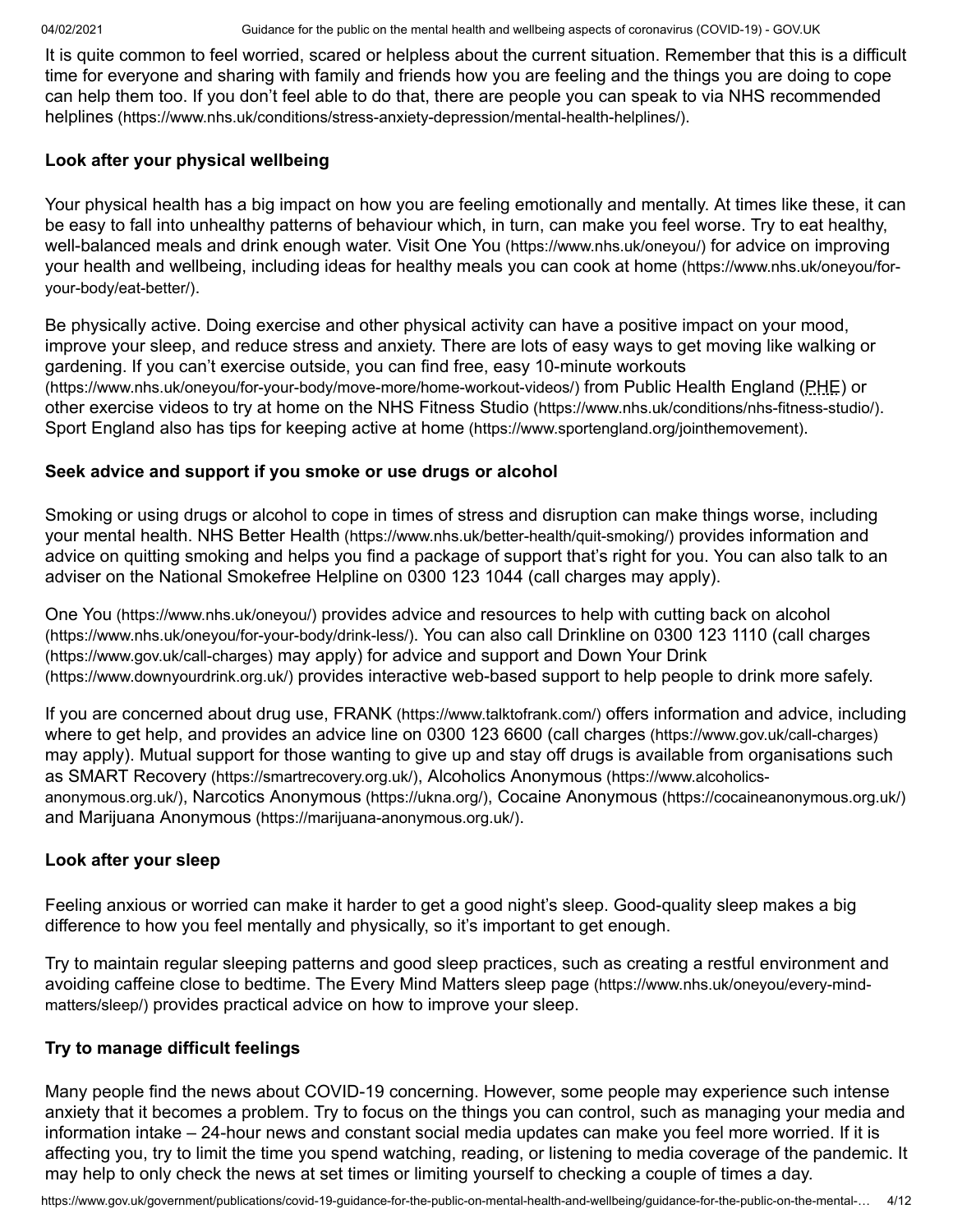The Every Mind Matters page on anxiety [\(https://www.nhs.uk/oneyou/every-mind-matters/anxiety/\)](https://www.nhs.uk/oneyou/every-mind-matters/anxiety/) and NHS mental wellbeing audio guides [\(https://www.nhs.uk/conditions/stress-anxiety-depression/moodzone-mental-wellbeing-audio](https://www.nhs.uk/conditions/stress-anxiety-depression/moodzone-mental-wellbeing-audio-guides/)guides/) provide further information on how to manage anxiety.

#### **Get the facts**

Gather high-quality information that will help you to accurately determine your own or other people's risk of contracting COVID-19 so that you can take reasonable precautions. Find a credible source you can trust such as GOV.UK [\(https://www.gov.uk/coronavirus\)](https://www.gov.uk/coronavirus), or the NHS website [\(https://www.nhs.uk/conditions/coronavirus-covid-19/\)](https://www.nhs.uk/conditions/coronavirus-covid-19/), and fact-check information you get from newsfeeds, social media or other people.

Think about how inaccurate information could affect others too. Try not to share information without factchecking with credible sources.

### **Do things you enjoy**

When you are anxious, lonely or feeling low, you might reduce the time you spend doing things that you usually enjoy or stop doing them completely. Focusing on your favourite hobby, learning something new or simply taking time to relax should give you some relief from anxious thoughts and feelings and can boost your mood.

If you can't do the things you normally enjoy, try to think about how you could adapt them or try something new. There are free tutorials and courses online as well as entertainment, such as online quizzes and music concerts.

#### **Set goals**

Setting goals and achieving them gives a sense of control and purpose. Think about things you want or need to do, particularly those that you can do at home, such as reading a book or learning something online.

#### **Keep your mind active**

This can help you feel in control and less low or worried. Read, write, play games, do crossword puzzles, sudokus, jigsaws or drawing and painting – whatever works best for you.

#### **Take time to relax and focus on the present**

This can help with difficult emotions, worries about the future and generally make you feel better. Relaxation [techniques can also help some people to deal with feelings of anxiety. For useful resources, see Every Mind](https://www.nhs.uk/oneyou/every-mind-matters/) Matters (https://www.nhs.uk/oneyou/every-mind-matters/) and the NHS mindfulness page [\(https://www.nhs.uk/conditions/stress-anxiety-depression/mindfulness/\)](https://www.nhs.uk/conditions/stress-anxiety-depression/mindfulness/).

#### **If you can, get outside. If you can't, bring nature in**

Spending time in green spaces can benefit both your mental and physical wellbeing. If you can't go outside, you can try to still get these positive effects by spending time with the windows open to let in fresh air, arranging space to sit and see a nice view (if possible) and get some natural sunlight.

## **Challenges you may be facing**

You may have challenges in your life that are affecting your mental health. The following advice may help you to think about potential issues you may encounter and to plan for them. Making these plans could help to protect or improve your mental health during these challenging times.

### **Essential supplies**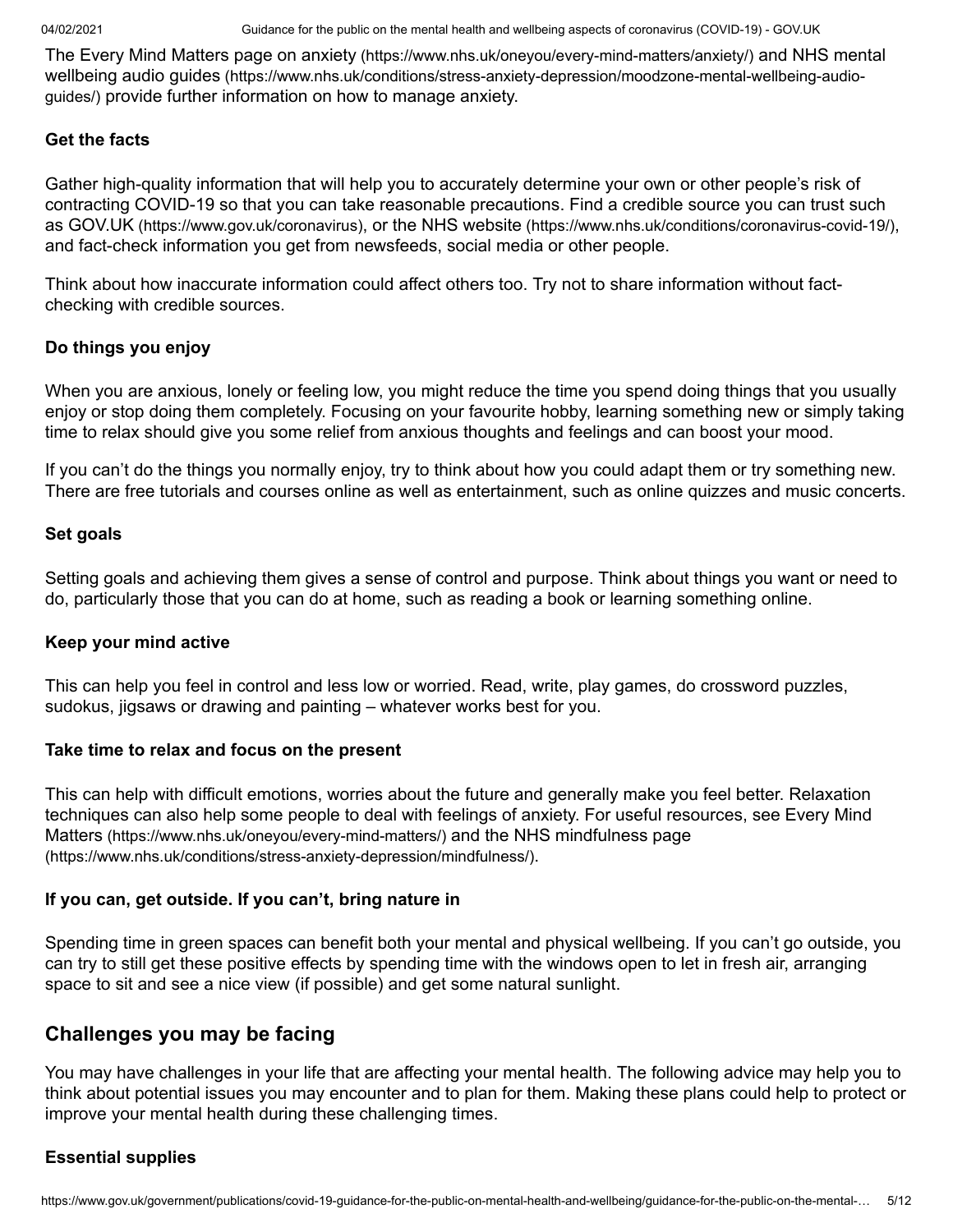04/02/2021 Guidance for the public on the mental health and wellbeing aspects of coronavirus (COVID-19) - GOV.UK

If you are not able to go out, think about how you can get any supplies you need, such as food, medication or other essentials. You might be able to phone or email your local shops to get a food delivery, or get food online, or get friends, family or neighbours to help. If there's no one to help you get essential supplies, find out if you [can get help from a volunteer through the NHS Volunteer Responders programme](https://nhsvolunteerresponders.org.uk/services) (https://nhsvolunteerresponders.org.uk/services).

[If you're finding it hard to afford food, find out if you're eligible for Universal Credit](https://www.gov.uk/universal-credit/eligibility) (https://www.gov.uk/universalcredit/eligibility)[. If you have a child, find out if they can get free school meals](https://www.gov.uk/apply-free-school-meals) (https://www.gov.uk/apply-free-schoolmeals). Apply for Healthy Start vouchers [\(https://www.healthystart.nhs.uk/healthy-start-vouchers/do-i-qualify/\)](https://www.healthystart.nhs.uk/healthy-start-vouchers/do-i-qualify/) if you're [10 or more weeks pregnant or have a child under 4. Get more information on accessing food and other essential](https://www.gov.uk/guidance/coronavirus-covid-19-accessing-food-and-essential-supplies) supplies (https://www.gov.uk/guidance/coronavirus-covid-19-accessing-food-and-essential-supplies).

## **Financial concerns**

Worry about work and money issues can have a big impact on your mental health. For guidance on what your [rights are at work, what benefits you are entitled to and what further support is available, see guidance for work](https://www.gov.uk/coronavirus/worker-support) and support (https://www.gov.uk/coronavirus/worker-support) or advice from Citizens Advice [\(https://www.citizensadvice.org.uk/health/coronavirus-what-it-means-for-you/\)](https://www.citizensadvice.org.uk/health/coronavirus-what-it-means-for-you/) or the National Debtline [\(https://www.nationaldebtline.org/EW/factsheets/Pages/coronavirus-advice-and-support/help-and-advice.aspx\)](https://www.nationaldebtline.org/EW/factsheets/Pages/coronavirus-advice-and-support/help-and-advice.aspx).

## **Treatment and support services**

It is important that you continue to receive the care and support you need to help you stay safe and well. We urge you to continue to seek support from the NHS and other health providers for your existing health conditions and any new health concerns.

You can access a range of NHS services [\(https://www.nhs.uk/health-at-home/\)](https://www.nhs.uk/health-at-home/) from home, including ordering repeat prescriptions or contacting your health professional through a telephone or online consultation. Speak to your therapy team or therapist about options for starting or continuing a course of talking therapies.

## **Accessing medication**

You might be able to order repeat prescriptions by phone, or online using an app or website, if your doctor's surgery offers this.

- ask your pharmacy about getting your medication delivered or think about who you could ask to collect it for [you if you are self-isolating or shielding. The NHS website has more information about getting prescriptions](https://www.nhs.uk/common-health-questions/caring-carers-and-long-term-conditions/can-i-pick-up-a-prescription-for-someone-else/) for someone else (https://www.nhs.uk/common-health-questions/caring-carers-and-long-term-conditions/can-i-pickup-a-prescription-for-someone-else/) and checking if you have to pay for prescriptions [\(https://www.nhsbsa.nhs.uk/dont-get-caught-out-penalty-charges/check-you-tick\)](https://www.nhsbsa.nhs.uk/dont-get-caught-out-penalty-charges/check-you-tick)
- continue to order your repeat prescriptions in your usual timeframe. There is no need to order for a longer duration or larger quantities
- your GP practice (or clinical team) may move your prescriptions to repeat dispensing arrangements, so you only have to contact your pharmacy to get a repeat of your medicine rather than your practice
- be careful about buying medication online. You should only buy from registered pharmacies. You can check [if a pharmacy is registered on the General Pharmaceutical Council website](https://www.pharmacyregulation.org/registers/pharmacy) (https://www.pharmacyregulation.org/registers/pharmacy)
- you can contact NHS 111 [\(https://www.nhs.uk/using-the-nhs/nhs-services/urgent-and-emergency-care/nhs-111/\)](https://www.nhs.uk/using-the-nhs/nhs-services/urgent-and-emergency-care/nhs-111/) in England if you're worried about accessing medication

## **Caring for other people**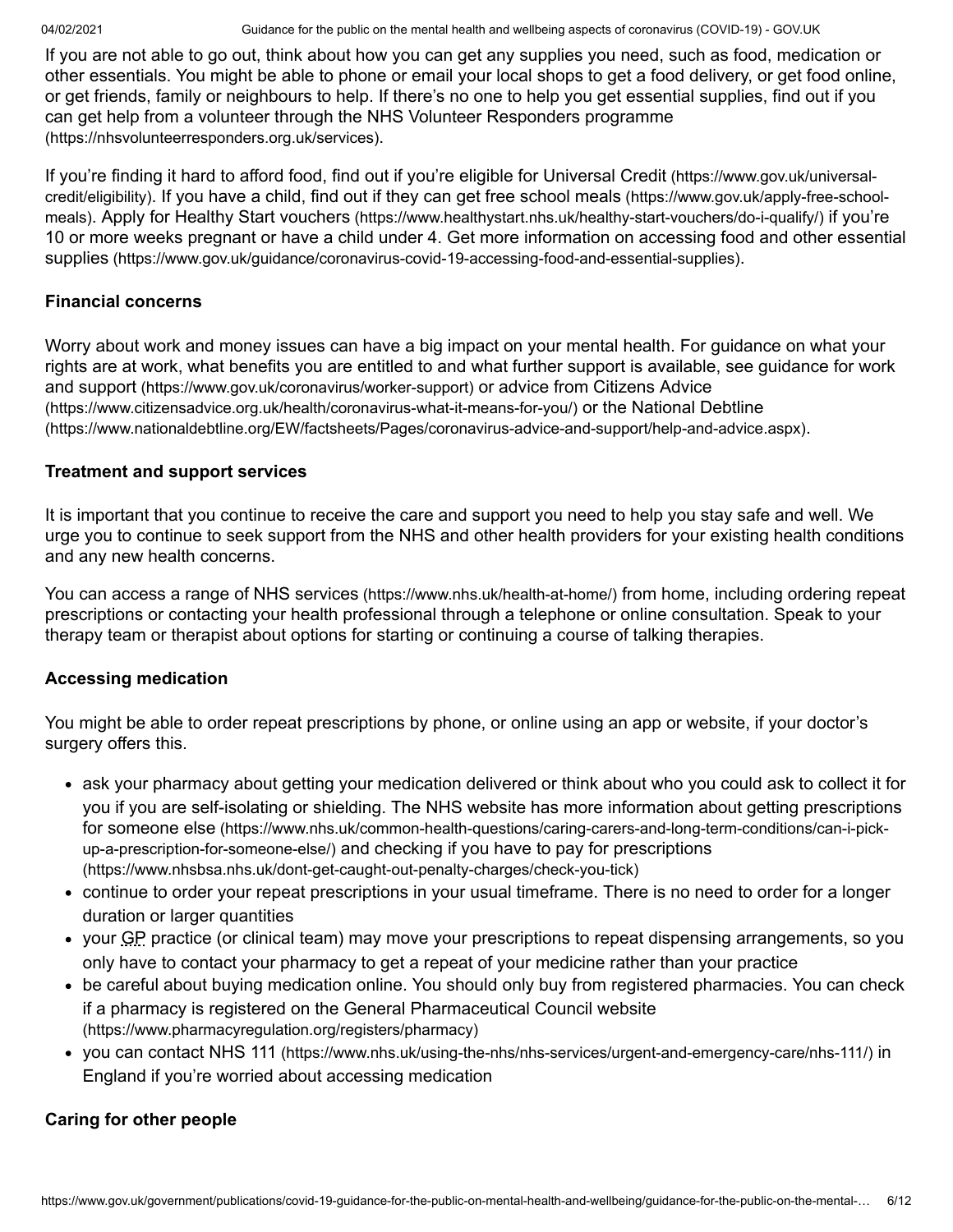You may be worried about how to ensure care for those who rely on you– either your dependants at home or others that you regularly visit. Let your local authority [\(https://www.gov.uk/find-local-council\)](https://www.gov.uk/find-local-council) know if you provide care for, or support, someone you don't live with and this is being interrupted by COVID-19. Further advice on [creating a contingency plan and sources of support are available from Carers UK](https://www.carersuk.org/help-and-advice/coronavirus-covid-19/coronavirus-covid-19) (https://www.carersuk.org/helpand-advice/coronavirus-covid-19/coronavirus-covid-19).

# **Where to get help for your mental health**

[If you are experiencing stress, feelings of anxiety or low mood, you can visit the NHS mental health and](https://www.nhs.uk/conditions/stress-anxiety-depression/) wellbeing page (https://www.nhs.uk/conditions/stress-anxiety-depression/) for self-assessment, audio guides and practical tools. Every Mind Matters [\(https://www.nhs.uk/oneyou/every-mind-matters/\)](https://www.nhs.uk/oneyou/every-mind-matters/) also provides simple tips and advice to start taking better care of your mental health.

If it is affecting your daily life, contact NHS 111 [\(https://111.nhs.uk/\)](https://111.nhs.uk/) or speak to your GP. NHS mental health [services remain open. You can find further information on how to access mental health services](https://www.nhs.uk/using-the-nhs/nhs-services/mental-health-services/how-to-access-mental-health-services/) (https://www.nhs.uk/using-the-nhs/nhs-services/mental-health-services/how-to-access-mental-health-services/) and search what is available in your area [\(https://www.nhs.uk/using-the-nhs/nhs-services/mental-health-services/how-to-access](https://www.nhs.uk/using-the-nhs/nhs-services/mental-health-services/how-to-access-mental-health-services/)mental-health-services/). Support is also available through the mental health charities.

If you need help for a mental health crisis, emergency or breakdown, you should get immediate expert advice [and assessment. Visit NHS.UK to find out where to get urgent help for mental health](https://www.nhs.uk/using-the-nhs/nhs-services/mental-health-services/where-to-get-urgent-help-for-mental-health) (https://www.nhs.uk/using-thenhs/nhs-services/mental-health-services/where-to-get-urgent-help-for-mental-health). In a medical emergency, call 999 [\(https://www.nhs.uk/nhs-services/urgent-and-emergency-care-services/when-to-call-999/\)](https://www.nhs.uk/nhs-services/urgent-and-emergency-care-services/when-to-call-999/). This is when someone is seriously ill or injured and their life is at risk. A mental health emergency should be taken as seriously as a physical health emergency.

## **Advice for groups with additional mental health needs or facing specific issues**

## **Existing mental health problems**

If you already have a mental health problem, then you may be finding the COVID-19 pandemic particularly challenging. The advice above should help, but here are a few extra things that you could consider. This is based on guidance provided by Mind [\(https://www.mind.org.uk/information-support/coronavirus/coronavirus-and-your-](https://www.mind.org.uk/information-support/coronavirus/coronavirus-and-your-wellbeing/)wellbeing/). [Rethink Mental Illness](https://www.rethink.org/) (https://www.rethink.org/) has also created an online hub [\(https://www.rethink.org/advice-and-information/covid-19-support/\)](https://www.rethink.org/advice-and-information/covid-19-support/) to provide advice and support for people living with mental illness and those supporting others.

If you are already receiving mental health care, contact your mental health team to discuss how your care will continue or could change in response to your changing needs, and to update your safety and, or care plans.

If you have an existing mental health problem but are not currently receiving care from a mental health team and feel that you can no longer adequately manage your condition yourself, you can discuss options for accessing [further support with your GP. You can also self-refer to access talking therapies](https://www.nhs.uk/conditions/stress-anxiety-depression/free-therapy-or-counselling/) (https://www.nhs.uk/conditions/stress-anxiety-depression/free-therapy-or-counselling/) for anxiety and depression via [NHS psychological therapies services \(IAPT services\)](https://www.nhs.uk/service-search/find-a-psychological-therapies-service/) (https://www.nhs.uk/service-search/find-a-psychologicaltherapies-service/).

## **Managing difficult feelings or behaviours to do with hygiene, washing or fears of infection**

Some mental health problems can cause difficult feelings or behaviours to do with washing or hygiene. If you experience this, you might find it hard to hear advice about washing your hands.

It is important to follow government advice on helping to avoid the spread of COVID-19, but if you find you are going beyond the recommendations, if this is making you feel stressed or anxious, or if you are having intrusive thoughts here are some things you could try: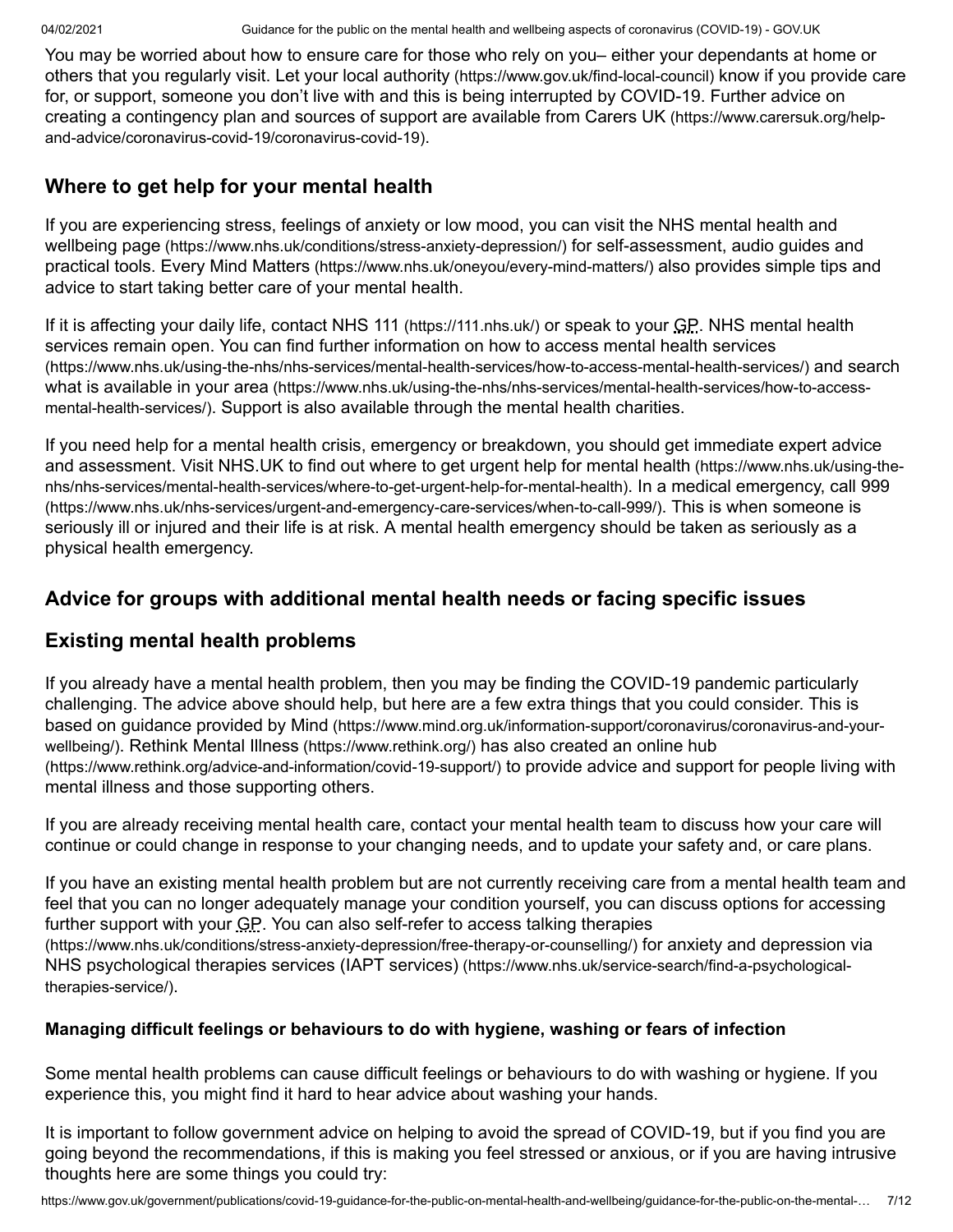- let other people know you're struggling, for example, you could ask them not to discuss the news with you
- [breathing exercises can help you cope and feel more in control. You can find a simple breathing exercise](https://www.nhs.uk/conditions/stress-anxiety-depression/ways-relieve-stress/) on the NHS website (https://www.nhs.uk/conditions/stress-anxiety-depression/ways-relieve-stress/) and Mind's pages on relaxation [\(https://www.mind.org.uk/information-support/tips-for-everyday-living/relaxation/\)](https://www.mind.org.uk/information-support/tips-for-everyday-living/relaxation/) have some tips and exercises you can try
- set limits, like washing your hands for the recommended 20 seconds
- plan something to do after washing your hands, which could help distract you and change your focus
- [it could also help to read Mind's tips in their information on obsessive compulsive disorder \(OCD\)](https://www.mind.org.uk/information-support/types-of-mental-health-problems/obsessive-compulsive-disorder-ocd/self-care-for-ocd/) (https://www.mind.org.uk/information-support/types-of-mental-health-problems/obsessive-compulsive-disorder-ocd/selfcare-for-ocd/) or advice from OCD UK [\(https://www.ocduk.org/ocd-and-coronavirus-survival-tips/\)](https://www.ocduk.org/ocd-and-coronavirus-survival-tips/)

#### **Managing panic and anxiety**

If you have panic attacks or flashbacks, it might help to plan a 'safe space' in your home that you can go to.

[You can also find ways to comfort yourself if you're feeling anxious. For example, Mind has games and puzzles](https://www.mind.org.uk/need-urgent-help/how-can-i-distract-myself/games-and-puzzles/) (https://www.mind.org.uk/need-urgent-help/how-can-i-distract-myself/games-and-puzzles/) you can use to distract yourself, and breathing exercises [\(https://www.mind.org.uk/information-support/types-of-mental-health-problems/anxiety](https://www.mind.org.uk/information-support/types-of-mental-health-problems/anxiety-and-panic-attacks/self-care-for-anxiety/)and-panic-attacks/self-care-for-anxiety/) that may help.

#### **Managing feelings of being trapped or claustrophobia**

If you are spending more time than usual at home this may increase feelings of claustrophobia or being trapped, so try to get outside if you can. You could also open the windows to let in fresh air, find a place to sit with a view outside, or sit on your doorstep or in your garden if you have one. It can also help to regularly change the rooms you spend time in, if possible, as this can help to give you a sense of space.

#### **Managing eating disorders**

If you think you may have an eating disorder contact your GP as soon as you can. If you have an eating disorder or struggle with your relationship with food, you may be finding aspects of the current situation particularly challenging, for example, the reduced availability of specific foods, social isolation and significant changes to your routine.

The eating disorder charity BEAT [\(https://www.beateatingdisorders.org.uk/\)](https://www.beateatingdisorders.org.uk/) provides online advice and a free helpline for adults on 0808 801 0677.

Your GP or your local NHS community eating disorder team can also provide support and advice, where possible.

## **People with a learning disability**

If you have a learning disability, you may be finding the COVID-19 pandemic stressful. You may be worried about changes that might happen because of it, such as staying at home more. You may also be worried about your family or those close to you.

[An easy read guide to looking after your feelings and your body](https://www.gov.uk/government/publications/covid-19-guidance-for-the-public-on-mental-health-and-wellbeing) (https://www.gov.uk/government/publications/covid-19-guidance-for-the-public-on-mental-health-and-wellbeing) is available. Mencap (https://www.mencap.org.uk/advice-andsupport/coronavirus-covid-19) [provides information on COVID-19 and how to manage difficult feelings](https://www.mencap.org.uk/advice-and-support/coronavirus-covid-19) [\(https://www.skillsforcare.org.uk/Learning-development/ongoing-learning-and-development/learning-disability/Learning](https://www.skillsforcare.org.uk/Learning-development/ongoing-learning-and-development/learning-disability/Learning-disability-and-mental-health.aspx)disability-and-mental-health.aspx) you may be having.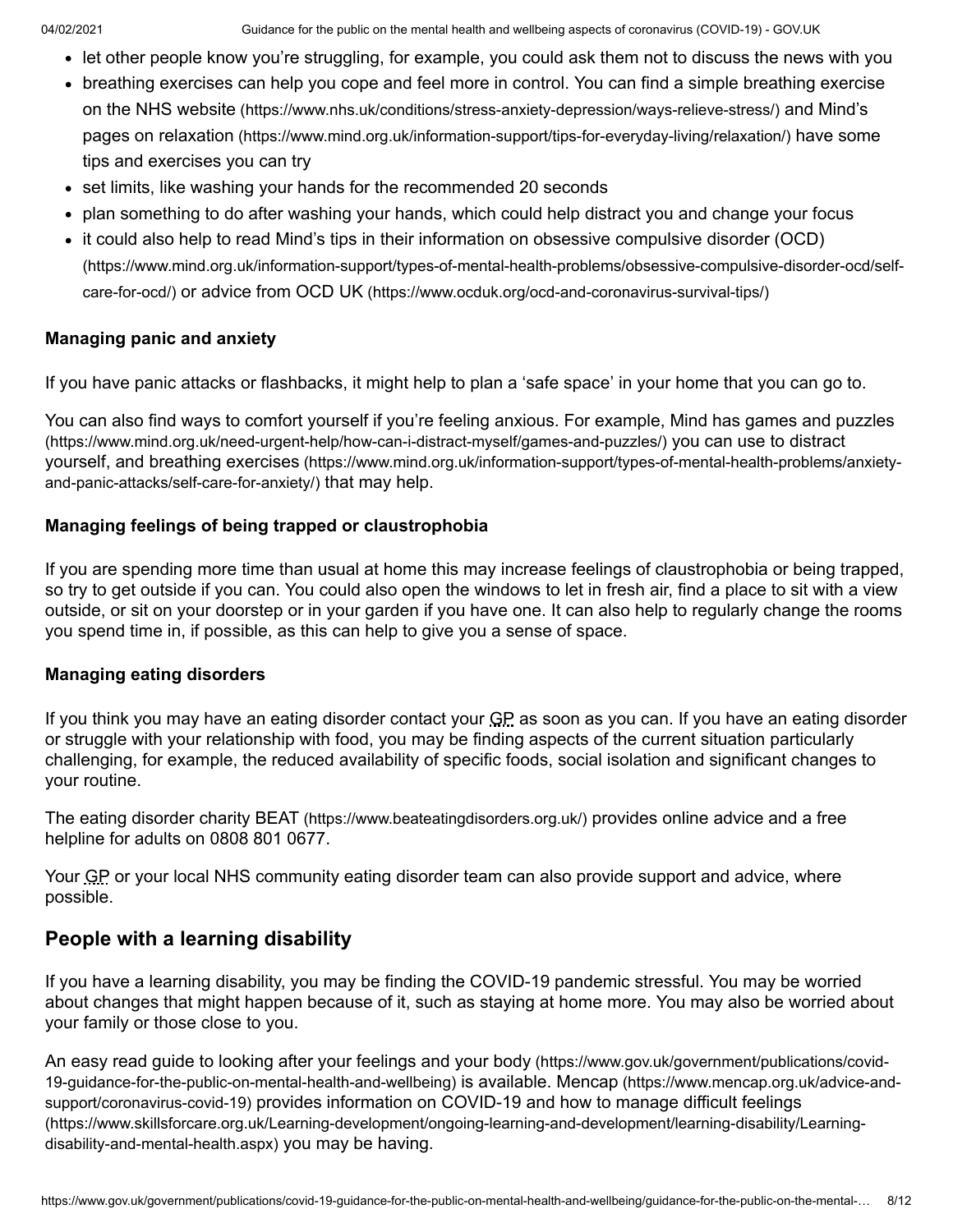There are ways you can take care of yourself:

you should keep in touch with people you trust (like friends, family and employer) over the phone or internet. Follow the advice in the social distancing guidance

[\(https://www.gov.uk/government/publications/coronavirus-covid-19-meeting-with-others-safely-social](https://www.gov.uk/government/publications/coronavirus-covid-19-meeting-with-others-safely-social-distancing/coronavirus-covid-19-meeting-with-others-safely-social-distancing)[distancing/coronavirus-covid-19-meeting-with-others-safely-social-distancing\)](https://www.gov.uk/government/publications/covid-19-stay-at-home-guidance) and the guidance for households with possible COVID-19 infection (https://www.gov.uk/government/publications/covid-19-stay-at-home-guidance). An easy read [\(https://www.gov.uk/government/publications/covid-19-stay-at-home-guidance\)](https://www.gov.uk/government/publications/covid-19-stay-at-home-guidance) version of this guidance is also available

• there may also be self-advocacy groups in your area offering more support online or by phone. You can ask your families or carers for help to search for these groups

While it is important to be aware of COVID-19, it is important not to forget about any other health conditions you might have. Make sure you take any medication you have been prescribed, keep any hospital appointments you have (unless you have been told otherwise by the hospital) and tell people if you can't attend appointments.

**Supporting someone with a learning disability.** The help they need will depend on the nature of their disability. People with a mild or moderate learning disability may need additional accessible information and more time to understand what they might need to do to keep themselves safe and well at this time. People with severe or profound and multiple learning disabilities will need more help to ensure they are able to follow the advice on COVID-19 (for example, handwashing) and to make sure the right communication aids are available. This will be specific to each person. It will also be important to keep a degree of normality where possible, doing things that are enjoyable and enabling people to talk about how they are feeling. For useful tips for talking about feelings, see Skills for Care advice [\(https://www.skillsforcare.org.uk/Documents/Topics/Learning-disability/Mental](https://www.skillsforcare.org.uk/Documents/Topics/Learning-disability/Mental-health/Top-tips-feelings.pdf)health/Top-tips-feelings.pdf).

## **People with autism**

If you have autism you may be finding the COVID-19 pandemic stressful and may be worried about getting the virus or changes that might happen because of it, such as changes in routines. This can affect your mental health, but there are ways you can take care of yourself.

Think about how you can adjust your routines to keep doing the things you would usually do to keep well. This might include finding ways to keep doing your hobbies and interests online or getting exercise. You know what strategies have helped you in difficult situations in the past, so use them again now.

If you have support from others, plan with them how you can remain well and relaxed. There are also other things you can do to help to manage your emotions if you feel you are losing control, such as:

- $\bullet$  keeping a diary
- learning relaxation techniques
- creating a plan with your carer for when you are feeling anxious

[You may find it helpful to create a 'My Health Passport'](https://www.autism.org.uk/advice-and-guidance/topics/physical-health/my-health-passport) (https://www.autism.org.uk/advice-andguidance/topics/physical-health/my-health-passport). It can be filled in easily and presented in any situation to social, health or employment professionals. If you do become unwell and need medical treatment, share your My Health Passport or autism diagnosis so staff know the best way to support you.

[If you are still feeling worried and want more help you can contact National Autistic Society](https://www.autism.org.uk/advice-and-guidance/topics/physical-health/my-health-passport) (https://www.autism.org.uk/advice-and-guidance/topics/physical-health/my-health-passport).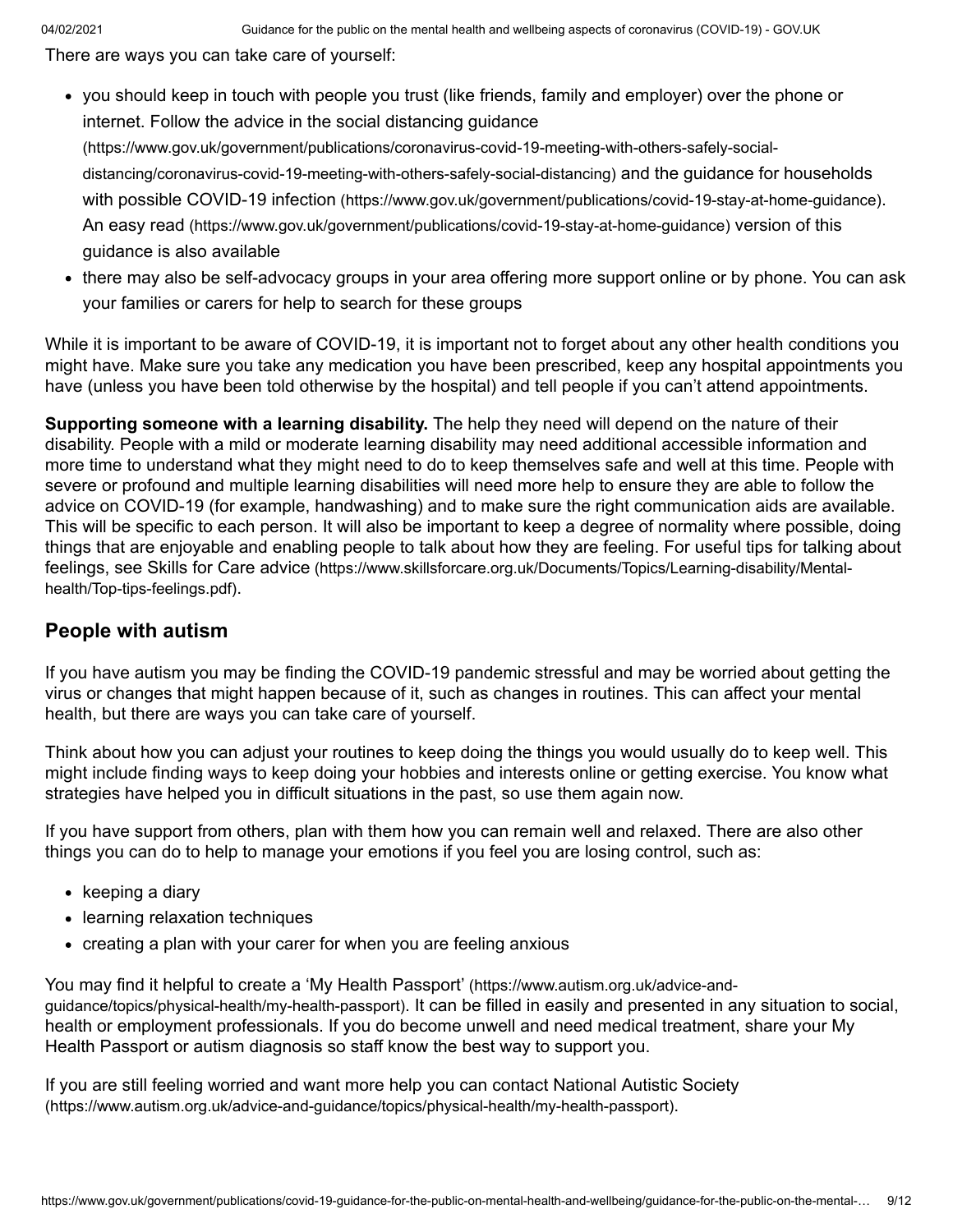**Supporting a person with autism.** Bear in mind they may struggle to identify symptoms of COVID-19 [\(https://www.gov.uk/government/publications/covid-19-stay-at-home-guidance/stay-at-home-guidance-for-households-with](https://www.gov.uk/government/publications/covid-19-stay-at-home-guidance/stay-at-home-guidance-for-households-with-possible-coronavirus-covid-19-infection#symptoms)possible-coronavirus-covid-19-infection#symptoms), as well as having difficulty talking about the emotions it creates. Try to be aware of changes in behaviour that may help you to identify their emotional state, as well as physical symptoms.

It is important to be clear when you are communicating about the situation, how to stay safe and the symptoms of the virus. Try to avoid language that can be taken literally or definitive statements, as this is a rapidly developing situation and a person with autism may be more distressed if things change when they were told they would not.

# **Older people**

COVID-19 can make anyone seriously ill, but for some people the risk is higher [\(https://www.nhs.uk/conditions/coronavirus-covid-19/people-at-higher-risk/whos-at-higher-risk-from-coronavirus/\)](https://www.nhs.uk/conditions/coronavirus-covid-19/people-at-higher-risk/whos-at-higher-risk-from-coronavirus/). People 70 years of age and older are at increased risk of severe illness from COVID-19. If you are in this age group, [and particularly if you also have a medical condition that increases the risk of severe illness](https://www.nhs.uk/conditions/coronavirus-covid-19/people-at-higher-risk/whos-at-higher-risk-from-coronavirus/) (https://www.nhs.uk/conditions/coronavirus-covid-19/people-at-higher-risk/whos-at-higher-risk-from-coronavirus/), it is natural for you to feel concerned or affected by changes you have to make to your daily life.

Draw on support from your friends, family and other networks. Try to stay in touch with those around you, this might be over the phone, by post, or online. If you have been advised to stay at home, let people know how you would like to stay in touch and build that into your routine.

If you need help but you're not sure who to contact, Age UK [\(https://www.ageuk.org.uk/information-advice/\)](https://www.ageuk.org.uk/information-advice/) provides information, telephone friendship and an advice line on 0800 678 1602 that can put you in touch with local services.

## **People with dementia**

For people with dementia, and their carers and families, the COVID-19 pandemic is making daily life particularly challenging and may cause additional distress. Staying connected, maintaining a routine and making sure to keep active and entertained as much as possible are all essential to supporting the mental health and wellbeing of people with dementia and their carers.

If you are supporting someone with dementia, they may have difficulty understanding instructions about selfisolation, social distancing or handwashing. It is important to take time to make this information as simple and accessible for them and repeat it as appropriate. People with dementia may also lack awareness of, and be less able to, report symptoms because of communication difficulties – you should be alert to the presence of symptoms of COVID-19 [\(https://www.gov.uk/government/publications/covid-19-stay-at-home-guidance/stay-at-home](https://www.gov.uk/government/publications/covid-19-stay-at-home-guidance/stay-at-home-guidance-for-households-with-possible-coronavirus-covid-19-infection#symptoms)guidance-for-households-with-possible-coronavirus-covid-19-infection#symptoms).

The Alzheimer's Society has published information on COVID-19 for people affected by dementia and provides a telephone support line on 0333 150 3456 (call charges [\(https://www.gov.uk/call-charges\)](https://www.gov.uk/call-charges) may apply). If you'd like to connect and talk with other people affected by dementia, visit the Alzheimer's Society online community Talking Point [\(https://forum.alzheimers.org.uk/\)](https://forum.alzheimers.org.uk/).

Information on dementia is available from Alzheimer's Research UK [\(https://www.alzheimersresearchuk.org/\)](https://www.alzheimersresearchuk.org/). You [can also speak to a dementia specialist Admiral Nurse on Dementia UK's Helpline](https://www.dementiauk.org/dementia-uk-coronavirus-advice/) (https://www.dementiauk.org/dementia-uk-coronavirus-advice/) or 0800 888 6687.

# **Experiencing grief or bereavement**

Over our lifetime we're all likely to experience the loss of a loved one. Whenever it happens, it can be an extremely difficult and challenging time. This will also be true if you are experiencing bereavement and grief during the COVID-19 pandemic.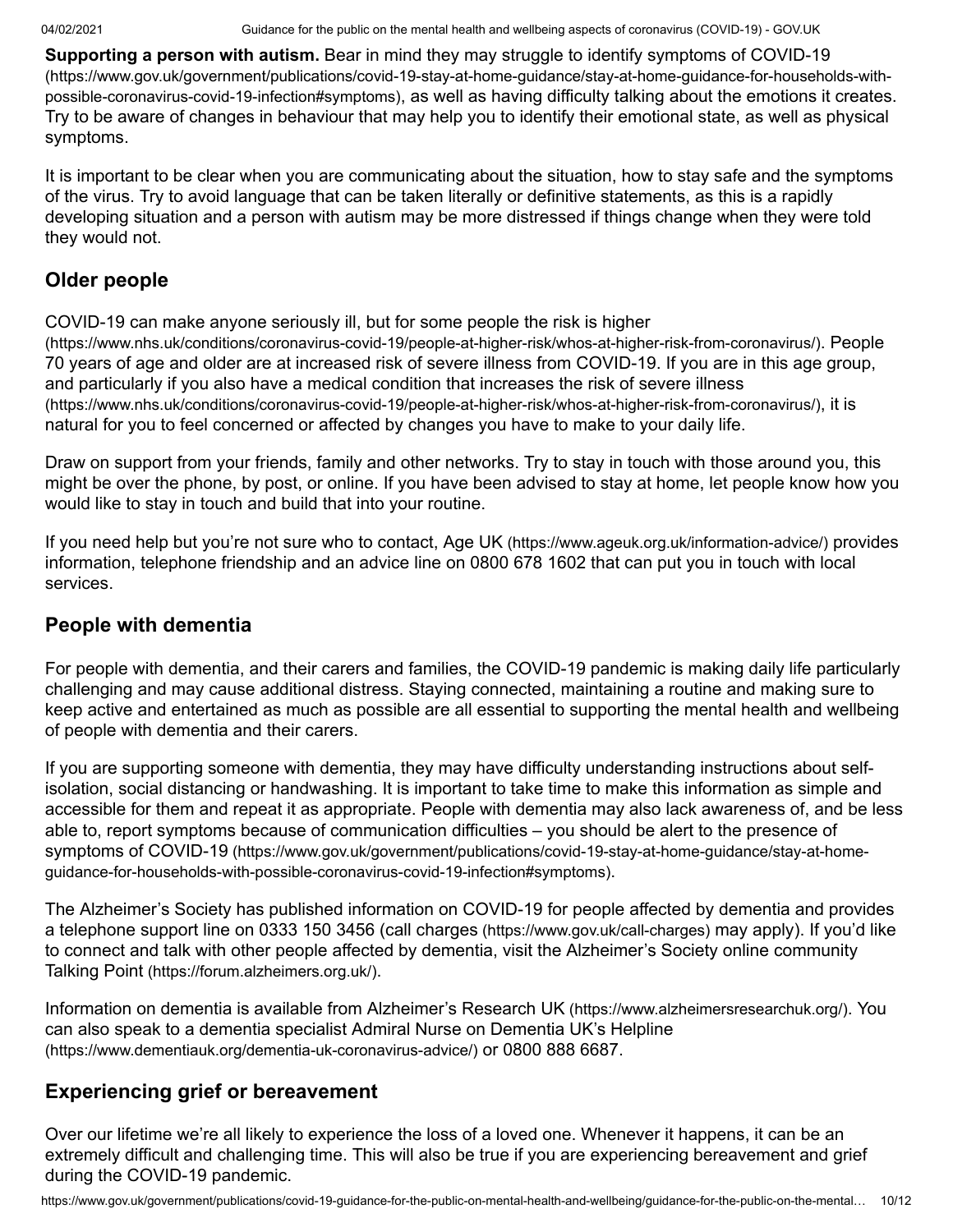You might be struggling with the shock not just of the bereavement, but that you may not have been able say goodbye in the way that you would have wanted. If you are isolating alone this could be particularly hard and it may be harder to connect with your usual support networks.

When you are bereaved, you are likely to feel waves of intense emotions as you come to terms with loss. These can include sadness, guilt, shock and anger. All are common and there is no right or wrong way to feel. Grief affects us all in different ways, but the important thing is to grieve and to have the right support to do this.

[You can learn more about grief and support available through the NHS](https://www.nhs.uk/conditions/stress-anxiety-depression/coping-with-bereavement/) (https://www.nhs.uk/conditions/stress-anxietydepression/coping-with-bereavement/). Cruse Bereavement Care (https://www.cruse.org.uk/get-help/coronavirus-dealingbereavement-and-grief) [offers advice and support on dealing with bereavement and grief during the COVID-19](https://www.cruse.org.uk/get-help/coronavirus-dealing-bereavement-and-grief) pandemic, or At a Loss.org [\(https://www.ataloss.org/\)](https://www.ataloss.org/) provides signposting to services across the UK.

# **If you have a problem with drugs or alcohol**

Drug and alcohol use can contribute to poor mental health. Equally, poor mental health can lead to increased use of drugs and alcohol, and the stress of staying at home can make these habits harder to control. Cutting down or quitting drugs and alcohol use can help you take back control of your moods and emotions.

You should seek medical advice [\(https://www.nhs.uk/live-well/alcohol-support/\)](https://www.nhs.uk/live-well/alcohol-support/) before cutting down as it can be [dangerous, and even fatal, to stop too quickly without proper support. Information on stopping drinking for](https://www.gov.uk/government/publications/covid-19-information-on-stopping-drinking-for-people-dependent-on-alcohol/covid-19-information-on-stopping-drinking-for-people-dependent-on-alcohol) people dependent on alcohol (https://www.gov.uk/government/publications/covid-19-information-on-stopping-drinking-forpeople-dependent-on-alcohol/covid-19-information-on-stopping-drinking-for-people-dependent-on-alcohol) is available.

[It can also be dangerous or very unpleasant to stop using some drugs too quickly or without proper support. Get](https://www.nhs.uk/live-well/healthy-body/drug-addiction-getting-help/) medical advice (https://www.nhs.uk/live-well/healthy-body/drug-addiction-getting-help/) before you cut down or stop using drugs, especially if you have withdrawal symptoms.

All local areas have services to help people with drug and alcohol problems, and you can find more information [on what is available in your local area using the NHS drug and alcohol service finder](https://www.nhs.uk/service-search/other-services/Drug-and-alcohol-Services/LocationSearch/496) (https://www.nhs.uk/servicesearch/other-services/Drug-and-alcohol-Services/LocationSearch/496).

If you are currently in drug and alcohol treatment, you can speak to your drug and alcohol service about any concerns you have about attending appointments or getting any medication they may be prescribing to you. If you are unable to access your usual support networks, mutual support is available from organisations such as SMART Recovery [\(https://smartrecovery.org.uk/\)](https://smartrecovery.org.uk/), Alcoholics Anonymous [\(https://www.alcoholics-anonymous.org.uk/\)](https://www.alcoholics-anonymous.org.uk/), [Narcotics Anonymous](https://ukna.org/) (https://ukna.org/), Cocaine Anonymous [\(https://cocaineanonymous.org.uk/\)](https://cocaineanonymous.org.uk/) and Marijuana Anonymous [\(https://marijuana-anonymous.org.uk/\)](https://marijuana-anonymous.org.uk/).

## **Support for NHS or social care workers**

[Specific mental health support is available for NHS and social care workers and can be found on NHS People](https://people.nhs.uk/help/) (https://people.nhs.uk/help/) [for NHS staff, and through the CARE workforce app](https://workforce.adultsocialcare.uk/login) (https://workforce.adultsocialcare.uk/login) for adult social care staff. The support includes wellbeing information and confidential listening from trained professionals in a number of areas, from coaching and bereavement care to [mental health and welfare support. For confidential wellbeing support operated by the Samaritans](https://www.samaritans.org/) (https://www.samaritans.org/) [call 0800 06 96 222. You can contact Hospice UK for bereavement and trauma](https://www.hospiceuk.org/what-we-offer/clinical-and-care-support/bereavement) support [\(https://www.hospiceuk.org/what-we-offer/clinical-and-care-support/bereavement\)](https://www.gov.uk/call-charges) on 0300 303 4434 (call charges (https://www.gov.uk/call-charges) may apply).

Health and social care staff can also access wellbeing apps Silvercloud [\(https://www.silvercloudhealth.com/uk\)](https://www.silvercloudhealth.com/uk), Sleepio [\(https://www.sleepio.com/\)](https://www.sleepio.com/) and Daylight [\(https://www.bighealth.com/daylight\)](https://www.bighealth.com/daylight), for advice on how to cope with stress, improve sleeping patterns and suggestions for mindfulness.

# **Support for students**